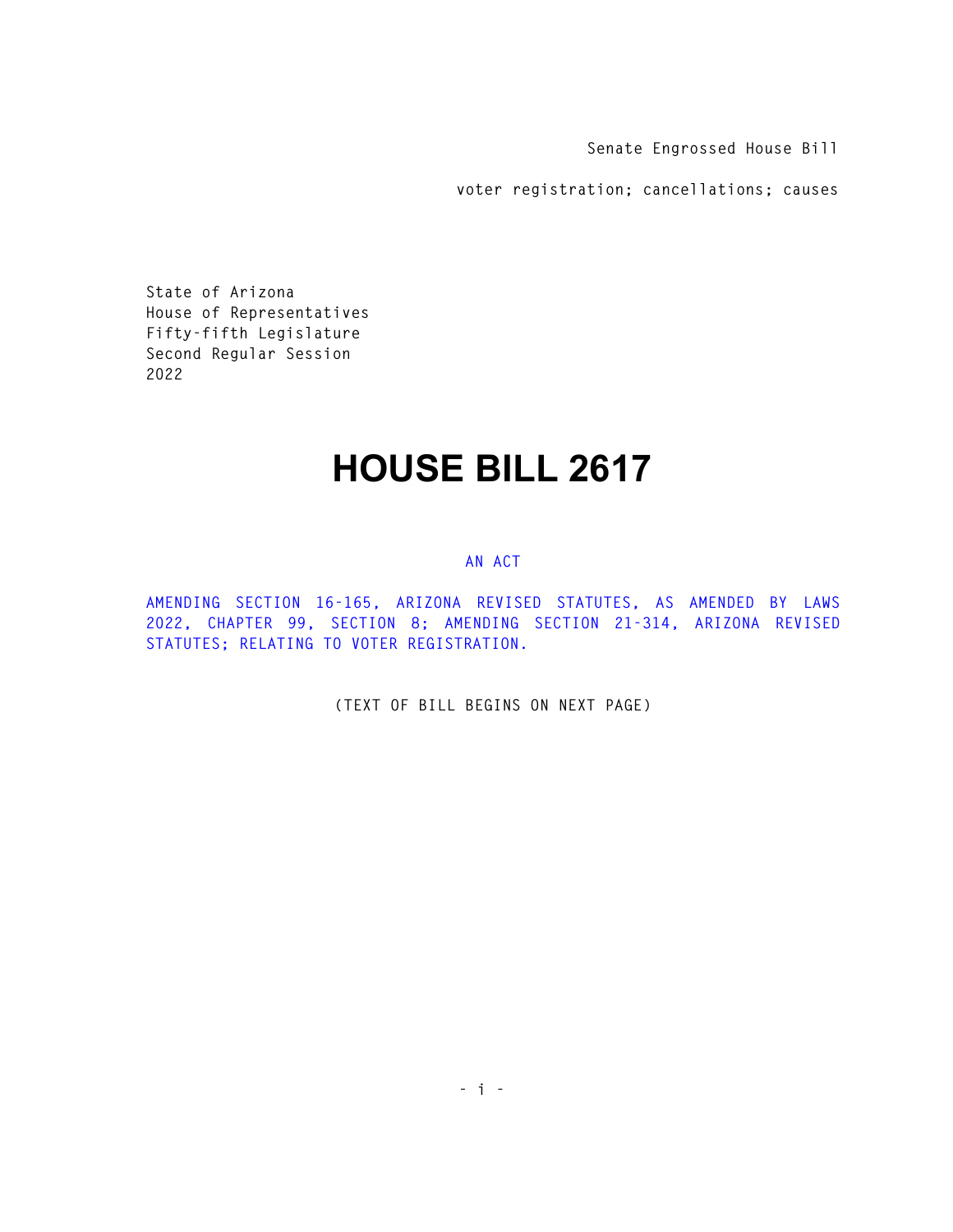**1 Be it enacted by the Legislature of the State of Arizona: 2 Section 1. Section 16-165, Arizona Revised Statutes, as amended by 3 Laws 2022, chapter 99, section 8, is amended to read: 4 16-165. Causes for cancellation; report 5 A. The county recorder shall cancel a registration: 6 1. At the request of the person registered. 7 2. When the county recorder knows of the death of IS INFORMED AND 8 CONFIRMS THAT the person registered IS DEAD. 9 3. If the person has been adjudicated an incapacitated person as 10 defined in section 14-5101. 11 4. When the person registered has been convicted of a felony, and 12 the judgment of conviction has not been reversed or set aside. The county 13 recorder shall cancel the registration on receipt of notice of a felony 14 conviction from the court or from the secretary of state or when reported 15 by the elector on a signed juror questionnaire that is completed pursuant 16 to section 21-314. 17 5. On production of a certified copy of a judgment directing a 18 cancellation to be made. 19 6. Promptly after the election if the person registered has applied 20 for a ballot pursuant to section 16-126. 21 7. When a person has been on the inactive voter list and has not 22 voted during the time periods prescribed in section 16-166, subsection C. 23 8. When the county recorder receives written information from the 24 person registered that the person has a change of residence within the 25 county and the person does not complete and return a new registration form 26 within twenty-nine days after the county recorder mails notification of 27 the need to complete and return a new registration form with current 28 information. 29 9. When the county recorder receives written information from the 30 person registered that the person has a change of address outside the 31 county. 32 10. When the county recorder receives and confirms information that 33 the person registered is not a United States citizen. 34 10. WHEN THE COUNTY RECORDER RECEIVES AND CONFIRMS INFORMATION THAT 35 THE PERSON REGISTERED: 36 (a) IS NOT A UNITED STATES CITIZEN, INCLUDING WHEN THE COUNTY 37 RECORDER RECEIVES A SUMMARY REPORT FROM THE JURY COMMISSIONER OR JURY 38 MANAGER PURSUANT TO SECTION 21-314 INDICATING THAT A PERSON WHO IS 39 REGISTERED TO VOTE HAS STATED THAT THE PERSON IS NOT A UNITED STATES 40 CITIZEN. 41 (b) HAS BEEN ISSUED A DRIVER LICENSE OR THE EQUIVALENT OF AN 42 ARIZONA NONOPERATING IDENTIFICATION LICENSE FROM ANOTHER STATE. THE 43 DEPARTMENT OF TRANSPORTATION SHALL FURNISH MONTHLY TO THE SECRETARY OF 44 STATE A LIST OF PERSONS WHO THE DEPARTMENT HAS BEEN NOTIFIED HAVE BEEN 45 ISSUED A DRIVER LICENSE OR THE EQUIVALENT OF AN ARIZONA NONOPERATING**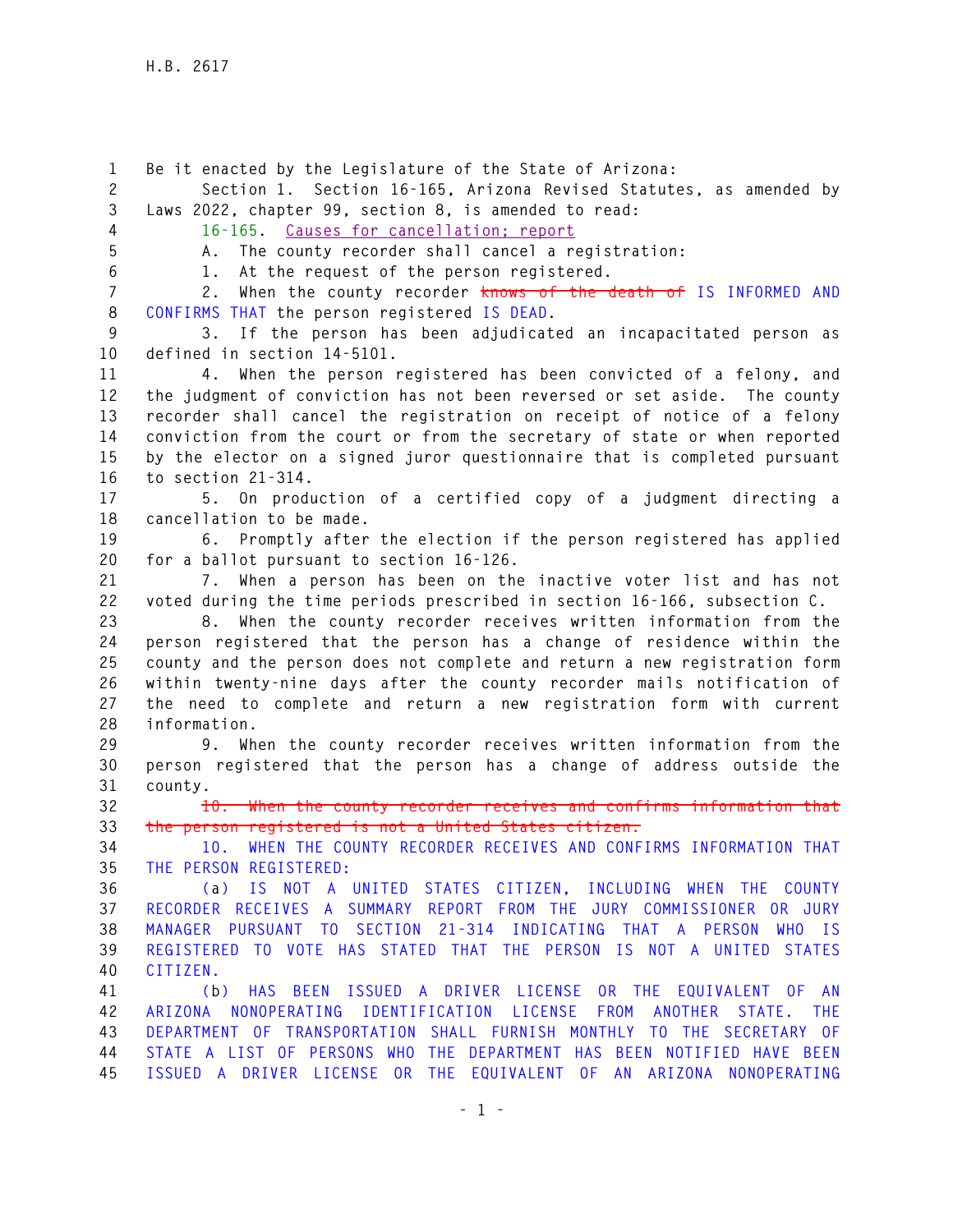**1 IDENTIFICATION LICENSE IN ANOTHER STATE. WITHIN TEN DAYS AFTER RECEIVING 2 THE LIST OF PERSONS FROM THE DEPARTMENT OF TRANSPORTATION, THE SECRETARY 3 OF STATE SHALL PROVIDE TO THE APPROPRIATE COUNTY RECORDER A LIST OF 4 REGISTERED VOTERS IN THAT COUNTY WHO HAVE BEEN ISSUED A DRIVER LICENSE OR 5 THE EQUIVALENT OF AN ARIZONA NONOPERATING IDENTIFICATION LICENSE FROM 6 ANOTHER STATE.** 

**7 (c) IS OTHERWISE NOT A QUALIFIED ELECTOR AS PRESCRIBED BY SECTION 8 16-101 IF THE COUNTY RECORDER CONFIRMS THE INFORMATION THAT PROVIDES THE 9 BASIS FOR DETERMINING THAT THE PERSON IS NOT A QUALIFIED ELECTOR.** 

**10 B. If the county recorder cancels a registration pursuant to 11 subsection A, paragraph 8 of this section, the county recorder shall send 12 the person notice that the registration has been cancelled CANCELED and a 13 registration form with the information described in section 16-131, 14 subsection C attached to the form.** 

**15 C. BEFORE THE COUNTY RECORDER CANCELS A REGISTRATION:** 

**16 1. PURSUANT TO SUBSECTION A, PARAGRAPH 10, SUBDIVISION (a) OF THIS 17 SECTION, THE COUNTY RECORDER SHALL SEND THE PERSON NOTICE THAT THE 18 REGISTRATION WILL BE CANCELED IN NINETY DAYS UNLESS THE PERSON PROVIDES 19 SATISFACTORY EVIDENCE THAT THE PERSON IS QUALIFIED. IF THE PERSON 20 REGISTERED DOES NOT PROVIDE SATISFACTORY EVIDENCE WITHIN NINETY DAYS, THE 21 COUNTY RECORDER SHALL CANCEL THE REGISTRATION AND NOTIFY THE COUNTY 22 ATTORNEY AND ATTORNEY GENERAL FOR POSSIBLE INVESTIGATION.** 

**23 2. PURSUANT TO SUBSECTION A, PARAGRAPH 10, SUBDIVISION (b) OF THIS 24 SECTION, THE COUNTY RECORDER SHALL SEND NOTICE THAT THE REGISTRATION WILL 25 BE CANCELED IN NINETY DAYS UNLESS THE PERSON PROVIDES SATISFACTORY 26 EVIDENCE THAT THE PERSON IS QUALIFIED. THE COUNTY RECORDER SHALL INCLUDE 27 IN THE NOTICE THE REASON FOR THE CANCELLATION AND SHALL SEND IT TO BOTH OF 28 THE FOLLOWING:** 

**29 (a) THE ADDRESS IN THE PERSON'S VOTER REGISTRATION FILE.** 

**30 (b) THE ADDRESS SHOWN IN THE DEPARTMENT OF TRANSPORTATION'S RECORDS 31 FROM THE ISSUANCE OF A DRIVER LICENSE OR OTHER STATE-ISSUED IDENTIFICATION 32 IN ANOTHER STATE, IF ACCESSIBLE.** 

**33 3. PURSUANT TO SUBSECTION A, PARAGRAPH 10, SUBDIVISION (c) OF THIS 34 SECTION, THE COUNTY RECORDER SHALL SEND THE PERSON NOTICE THAT THE 35 REGISTRATION WILL BE CANCELED IN NINETY DAYS UNLESS THE PERSON PROVIDES 36 SATISFACTORY EVIDENCE THAT THE PERSON IS QUALIFIED. IF THE PERSON 37 REGISTERED DOES NOT PROVIDE SATISFACTORY EVIDENCE WITHIN NINETY DAYS, THE 38 COUNTY RECORDER SHALL CANCEL THE REGISTRATION.** 

**39 C. D. When proceedings in the superior court or the United States 40 district court result in a person being declared incapable of taking care 41 of himself and managing his property, and for whom a guardian of the 42 person and estate is appointed, result in such person being committed as 43 an insane person or result in a person being convicted of a felony, the 44 clerk of the superior court in the county in which those proceedings 45 occurred shall file with the secretary of state an official notice of that**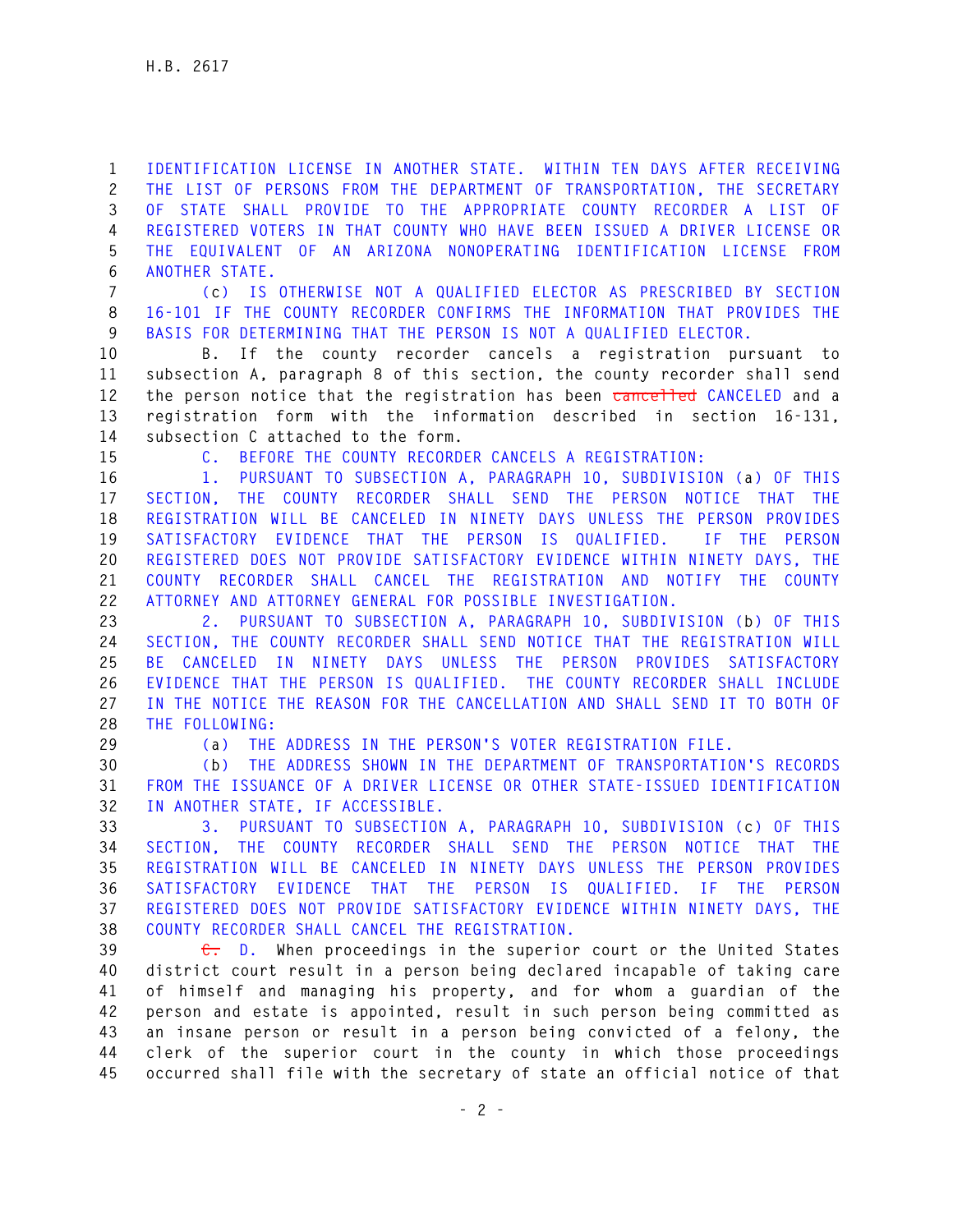**1 fact. The secretary of state shall notify the appropriate county recorder 2 and the recorder shall cancel the name of the person on the register. 3 Such notice shall name the person covered, shall give the person's date 4 and place of birth if available, the person's social security number, if 5 available, the person's usual place of residence, the person's address and 6 the date of the notice, and shall be filed with the recorder of the county 7 where the person last resided.** 

**8 D. E. Each month the department of health services shall transmit 9 to the secretary of state without charge a record of the death of every 10 resident of the state reported to the department within the preceding 11 month. This record shall include only the name of the decedent, the 12 decedent's date of birth, the decedent's date of death, the decedent's 13 social security number, if available, the decedent's usual legal residence 14 at the time of death and, if available, the decedent's father's name or 15 mother's maiden name. The secretary of state shall use the record for the 16 sole purpose of canceling the names of deceased persons from the statewide 17 voter registration database. In addition, the department of health 18 services shall annually provide to the secretary of state from the 19 statewide electronic death registration system without charge a record of 20 all deaths of residents of this state that are reported to the department 21 of health services. The records transmitted by the department of health 22 services shall include only the name of the decedent, the decedent's date 23 of birth, the decedent's social security number, if available, the 24 decedent's usual legal residence at the time of death and, if available, 25 the decedent's father's name or mother's maiden name. The secretary of 26 state shall compare the records of deaths with the statewide voter 27 registration database. Public access to the records is prohibited. Use 28 of information from the records for purposes other than those required by 29 this section is prohibited. The name of each deceased person shall 30 promptly be canceled from the statewide voter registration database and 31 the secretary of state shall notify the appropriate county recorder and 32 the recorder shall cancel the name of the person from the register.** 

**33 F. EACH MONTH THE SECRETARY OF STATE SHALL COMPARE THE STATEWIDE 34 VOTER REGISTRATION DATABASE TO THE DRIVER LICENSE DATABASE MAINTAINED BY 35 THE DEPARTMENT OF TRANSPORTATION. THE SECRETARY OF STATE SHALL NOTIFY THE 36 APPROPRIATE COUNTY RECORDER IF A PERSON WHO IS REGISTERED TO VOTE IN THAT 37 COUNTY HAS CHANGED THE PERSON'S RESIDENCE ADDRESS OR IS NOT A UNITED 38 STATES CITIZEN.** 

**39 G. TO THE EXTENT PRACTICABLE, EACH MONTH THE COUNTY RECORDER SHALL 40 COMPARE THE COUNTY'S VOTER REGISTRATION DATABASE TO THE SOCIAL SECURITY 41 ADMINISTRATION DATABASE.** 

**42 H. TO THE EXTENT PRACTICABLE, EACH MONTH THE COUNTY RECORDER SHALL 43 COMPARE PERSONS WHO ARE REGISTERED TO VOTE IN THAT COUNTY AND WHO THE 44 COUNTY RECORDER HAS REASON TO BELIEVE ARE NOT UNITED STATES CITIZENS WITH 45 THE SYSTEMATIC ALIEN VERIFICATION FOR ENTITLEMENTS PROGRAM MAINTAINED BY**